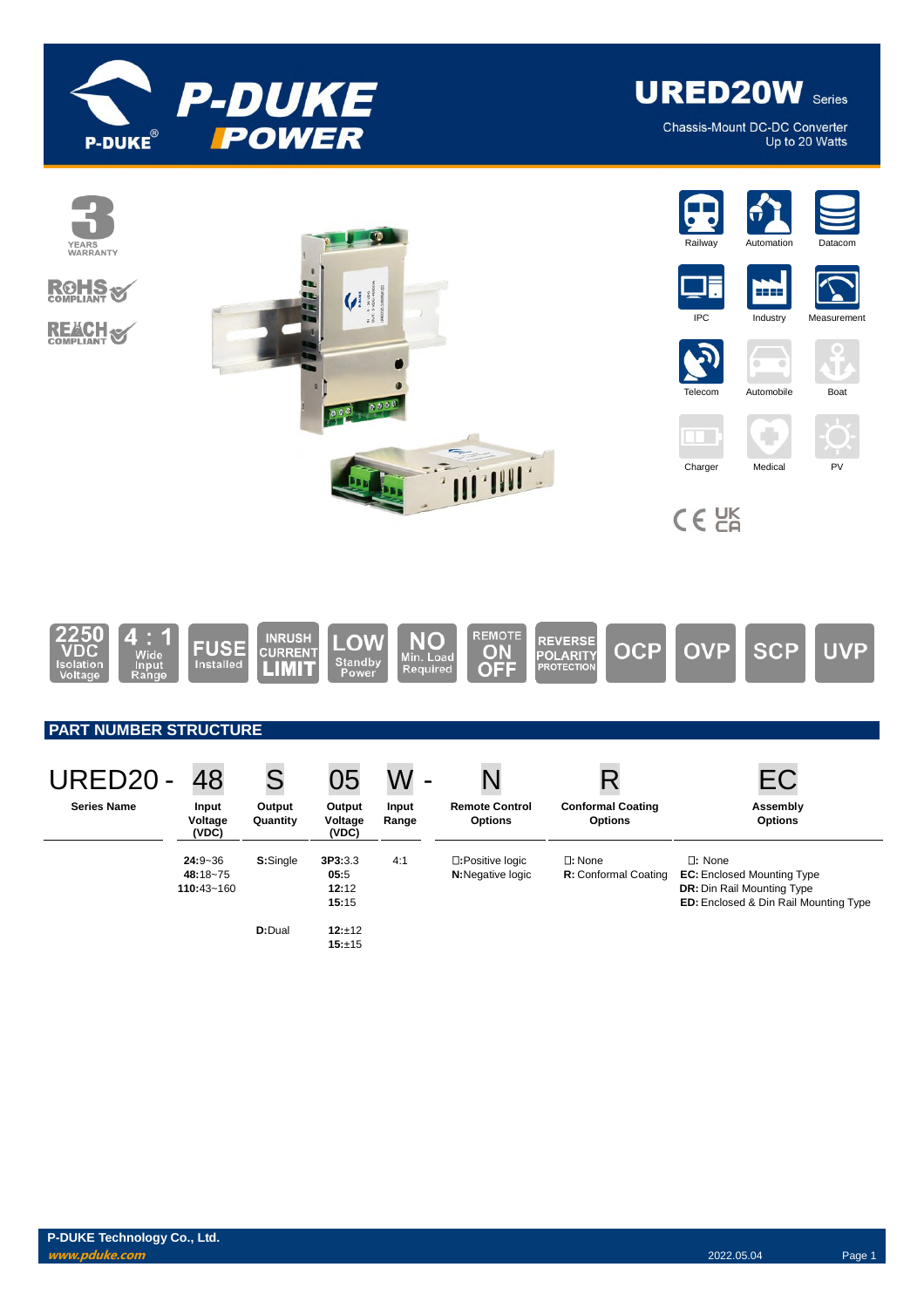



# **TECHNICAL SPECIFICATION** All specifications are typical at nominal input, full load and 25℃ unless otherwise noted

| <b>Model</b><br><b>Number</b> | Input Range | <b>Output Voltage</b> | <b>Output Current</b><br>@Full Load | <b>Input Current</b><br>@No Load | Efficiency | Maximum<br><b>Capacitor Load</b> |
|-------------------------------|-------------|-----------------------|-------------------------------------|----------------------------------|------------|----------------------------------|
|                               | <b>VDC</b>  | <b>VDC</b>            | mA                                  | mA                               | %          | <b>uF</b>                        |
| URED20-24S3P3W                | $9 - 36$    | 3.3                   | 4500                                | 8                                | 84         | 7000                             |
| <b>URED20-24S05W</b>          | $9 - 36$    | 5                     | 4000                                | 8                                | 87         | 5000                             |
| URED20-24S12W                 | $9 - 36$    | 12                    | 1670                                | 8                                | 88         | 850                              |
| <b>URED20-24S15W</b>          | $9 - 36$    | 15                    | 1330                                | 8                                | 87         | 700                              |
| URFD20-24D12W                 | $9 - 36$    | ±12                   | ±833                                | 8                                | 87         | ±500                             |
| <b>URED20-24D15W</b>          | $9 - 36$    | ±15                   | ±667                                | 8                                | 88         | ±350                             |
| URED20-48S3P3W                | $18 - 75$   | 3.3                   | 4500                                | 6                                | 84         | 7000                             |
| <b>URED20-48S05W</b>          | $18 - 75$   | 5                     | 4000                                | 6                                | 87         | 5000                             |
| URED20-48S12W                 | $18 - 75$   | 12                    | 1670                                | 6                                | 88         | 850                              |
| <b>URED20-48S15W</b>          | $18 - 75$   | 15                    | 1330                                | 6                                | 88         | 700                              |
| URED20-48D12W                 | $18 - 75$   | ±12                   | ±833                                | 6                                | 87         | ±500                             |
| <b>URED20-48D15W</b>          | $18 - 75$   | ±15                   | ±667                                | 6                                | 88         | ±350                             |
| URED20-110S3P3W               | $43 - 160$  | 3.3                   | 4500                                | 5                                | 84         | 7000                             |
| URED20-110S05W                | $43 - 160$  | 5                     | 4000                                | 5                                | 86         | 5000                             |
| URED20-110S12W                | $43 - 160$  | 12                    | 1670                                | 5                                | 87         | 850                              |
| URED20-110S15W                | $43 - 160$  | 15                    | 1330                                | 5                                | 87         | 700                              |
| URED20-110D12W                | $43 - 160$  | ±12                   | ±833                                | 5                                | 87         | ±500                             |
| URED20-110D15W                | $43 - 160$  | ±15                   | ±667                                | 5                                | 88         | ±350                             |

| <b>INPUT SPECIFICATIONS</b>   |                         |                           |           |        |                           |      |             |
|-------------------------------|-------------------------|---------------------------|-----------|--------|---------------------------|------|-------------|
| <b>Parameter</b>              | <b>Conditions</b>       |                           |           | Min.   | Typ.                      | Max. | <b>Unit</b> |
| Operating input voltage range |                         | 24Vin(nom)                |           | 9      | 24                        | 36   |             |
|                               |                         | 48Vin(nom)                |           | 18     | 48                        | 75   | <b>VDC</b>  |
|                               |                         | 110Vin(nom)               |           | 43     | 110                       | 160  |             |
| Input fuse                    | slow blow               | 24Vin(nom)                |           |        | 6                         |      |             |
|                               |                         | 48Vin(nom)                |           |        | 4                         |      | Α           |
|                               |                         | 110Vin(nom)               |           |        | $\overline{2}$            |      |             |
| In-rush current               |                         |                           |           |        | 15                        |      | Α           |
| Start up voltage              |                         | 24Vin(nom)                |           |        |                           | 9    |             |
|                               |                         | 48Vin(nom)                |           |        |                           | 18   | <b>VDC</b>  |
|                               |                         | 110Vin(nom)               |           |        |                           | 43   |             |
| Shutdown voltage              |                         | 24Vin(nom)                |           | 7.5    | 8                         | 8.8  |             |
|                               |                         | 48Vin(nom)                |           | 15.5   | 16                        | 17.5 | <b>VDC</b>  |
|                               |                         | 110Vin(nom)               |           | 38.5   | 40                        | 42   |             |
| Start up time                 | Constant resistive load | Power up                  |           |        | 100                       |      | ms          |
|                               |                         | Remote ON/OFF             |           |        | 30                        |      |             |
| Input surge voltage           | 1 second, max.          | 24Vin(nom)                |           |        |                           | 50   |             |
|                               |                         | 48Vin(nom)                |           |        |                           | 100  | <b>VDC</b>  |
|                               |                         | 110Vin(nom)               |           |        |                           | 170  |             |
| Remote ON/OFF                 | Referred to -Vin pin    | Positive logic            | DC-DC ON  |        | Open or $3 \sim 15$ VDC   |      |             |
|                               |                         | (Standard)                | DC-DC OFF |        | Short or $0 \sim 1.2$ VDC |      |             |
|                               |                         | Negative logic            | DC-DC ON  |        | Short or $0 \sim 1.2$ VDC |      |             |
|                               |                         | (Option)                  | DC-DC OFF |        | Open or $3 \sim 15$ VDC   |      |             |
|                               |                         | Input current of Ctrl pin |           | $-0.5$ |                           |      | mA          |
|                               |                         | Remote off input current  |           |        | 5                         |      | mA          |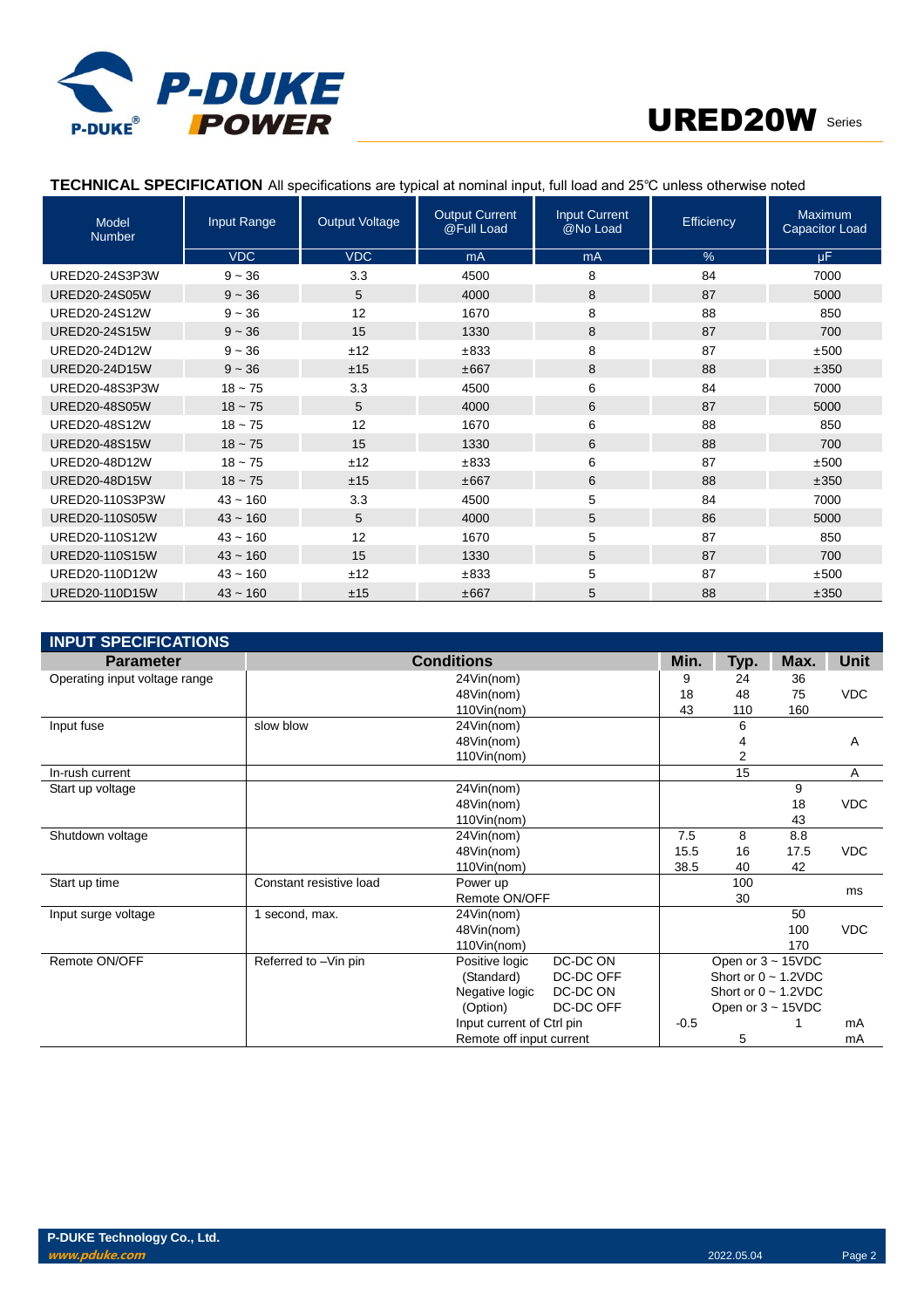

| <b>OUTPUT SPECIFICATIONS</b>     |                                    |               |         |      |                                 |               |
|----------------------------------|------------------------------------|---------------|---------|------|---------------------------------|---------------|
| <b>Parameter</b>                 | <b>Conditions</b>                  |               | Min.    | Typ. | Max.                            | <b>Unit</b>   |
| Voltage accuracy                 |                                    | 3.3Vout       | $-1.5$  |      | $+1.5$                          | $\%$          |
|                                  |                                    | <b>Others</b> | $-1.0$  |      | $+1.0$                          |               |
| Line regulation                  | Low Line to High Line at Full Load | Single        | $-0.2$  |      | $+0.2$                          | $\%$          |
|                                  |                                    | Dual          | $-0.5$  |      | $+0.5$                          |               |
| Load regulation                  | No Load to Full Load               | 3.3Vout       | $-1.5$  |      | $+1.5$                          | $\frac{0}{0}$ |
|                                  |                                    | <b>Others</b> | $-1.0$  |      | $+1.0$                          |               |
| Cross regulation                 | Asymmetrical load 25%/100% FL      | Dual          | $-5.0$  |      | $+5.0$                          | %             |
| Voltage adjustability            | Single output                      |               | $-10$   |      | $+10$                           | %             |
| Ripple and noise                 | Measured by 20MHz bandwidth        |               |         | 75   |                                 | mVp-p         |
| Temperature coefficient          |                                    |               | $-0.02$ |      | $+0.02$                         | $\%$ /°C      |
| Transient response recovery time | 25% load step change               |               |         | 250  |                                 | μs            |
| Over voltage protection          |                                    | 3.3Vout       | 3.7     |      | 5.4                             |               |
|                                  |                                    | 5Vout         | 5.6     |      | 7.0                             | <b>VDC</b>    |
|                                  |                                    | 12Vout        | 13.5    |      | 19.6                            |               |
|                                  |                                    | 15Vout        | 16.8    |      | 20.5                            |               |
| Output indicator                 |                                    |               |         |      | Green LED                       |               |
| Over load protection             | % of lout rated                    |               |         | 150  |                                 | $\%$          |
| Short circuit protection         |                                    |               |         |      | Continuous, automatics recovery |               |

| <b>GENERAL SPECIFICATIONS</b> |                           |                   |      |      |                              |
|-------------------------------|---------------------------|-------------------|------|------|------------------------------|
|                               |                           | Min.              | Typ. | Max. | <b>Unit</b>                  |
| I minute                      | Input to Output           | 2250              |      |      | <b>VDC</b>                   |
|                               | Input (Output) to Chassis | 1600              |      |      |                              |
| 500VDC                        |                           |                   |      |      | $G\Omega$                    |
|                               |                           |                   | 5000 |      | pF                           |
|                               |                           | 297               | 330  | 363  | kHz                          |
|                               |                           |                   |      |      | EN/ UL62368-1                |
|                               |                           |                   |      |      | EN50155<br>EN45545-2         |
|                               |                           |                   |      |      | Aluminum                     |
|                               |                           |                   |      |      |                              |
|                               |                           |                   |      |      | 105g (3.70oz)                |
| MIL-HDBK-217F, Full load      |                           |                   |      |      | 1.338 x $10^6$ hrs           |
|                               |                           | <b>Conditions</b> |      |      | IEC/<br>Impregnating varnish |

| <b>ENVIRONMENTAL SPECIFICATIONS</b> |                                          |      |      |                        |              |
|-------------------------------------|------------------------------------------|------|------|------------------------|--------------|
| <b>Parameter</b>                    | <b>Conditions</b>                        | Min. | Typ. | Max.                   | <b>Unit</b>  |
| Operating ambient temperature       | With derating                            | -40  |      | $+105$                 | °C           |
| Storage temperature range           |                                          | -40  |      | $+105$                 | °C           |
| Thermal shock                       |                                          |      |      |                        | MIL-STD-810F |
| Shock                               | $\Box$ $\Box$ S $\Box$ W - $\Box$ $\Box$ |      |      | EN61373, MIL-STD-810F  |              |
|                                     | $\Box$ S $\Box$ W - $\Box$ FC            |      |      | EN61373, MIL-STD-810F  |              |
|                                     | $\Box$ S $\Box$ W - $\Box$ DR            |      |      | EN61373. IEC60068-2-27 |              |
|                                     | $\Box$ S $\Box$ W - $\Box$ FD            |      |      | EN61373. IEC60068-2-27 |              |
| Vibration                           | $\Box$ $\Box$ S $\Box$ W - $\Box$ $\Box$ |      |      | EN61373, MIL-STD-810F  |              |
|                                     | $\Box$ S $\Box$ W - $\Box$ FC            |      |      | EN61373, MIL-STD-810F  |              |
|                                     | $\Box$ S $\Box$ W - $\Box$ DR            |      |      | EN61373, IEC60068-2-6  |              |
|                                     | $\Box$ S $\Box$ W - $\Box$ FD            |      |      | EN61373, IEC60068-2-6  |              |
| Relative humidity                   |                                          |      |      |                        | 5% to 95% RH |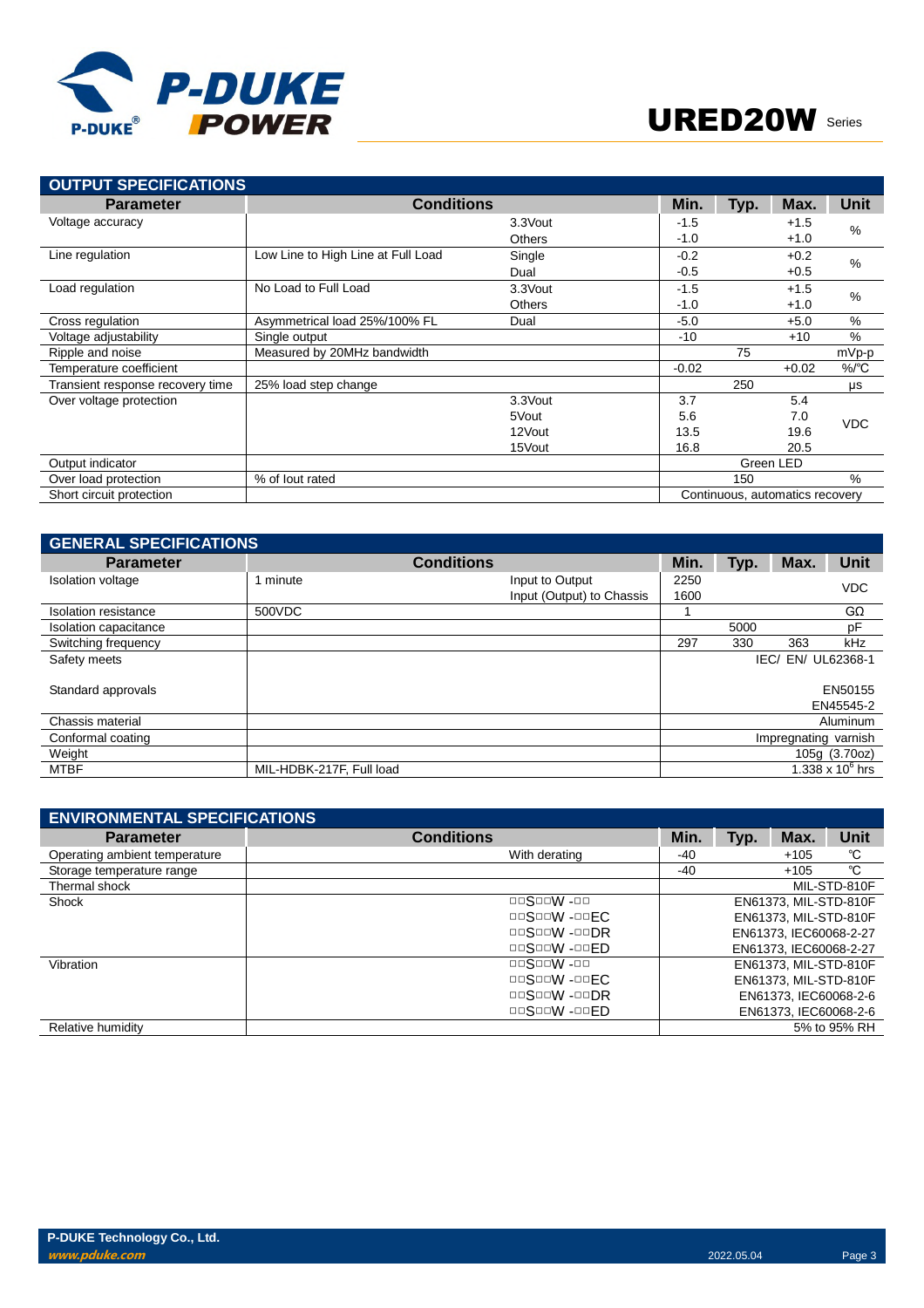

# URED20W Series

| <b>EMC SPECIFICATIONS</b>      |                      |                                     |                  |
|--------------------------------|----------------------|-------------------------------------|------------------|
| <b>Parameter</b>               |                      | <b>Conditions</b>                   | Level            |
| EMI                            | EN55032, EN50121-3-2 |                                     | Class B          |
| <b>EMS</b>                     | EN55024, EN50121-3-2 |                                     |                  |
| <b>ESD</b>                     | EN61000-4-2          | Air $\pm$ 8kV and Contact $\pm$ 6kV | Perf. Criteria A |
| Radiated immunity              | EN61000-4-3          | 20V/m                               | Perf. Criteria A |
| Fast transient                 | EN61000-4-4          | $±$ 2kV                             | Perf. Criteria A |
| Surge                          | EN61000-4-5          | EN55024 ±1kV and EN50121-3-2 ±2kV   | Perf. Criteria A |
| Conducted immunity             | EN61000-4-6          | 10Vr.m.s                            | Perf. Criteria A |
| Power frequency magnetic field | EN61000-4-8          | 100A/m continuous; 1000A/m 1 second | Perf. Criteria A |

# **CHARACTERISTIC CURVE**